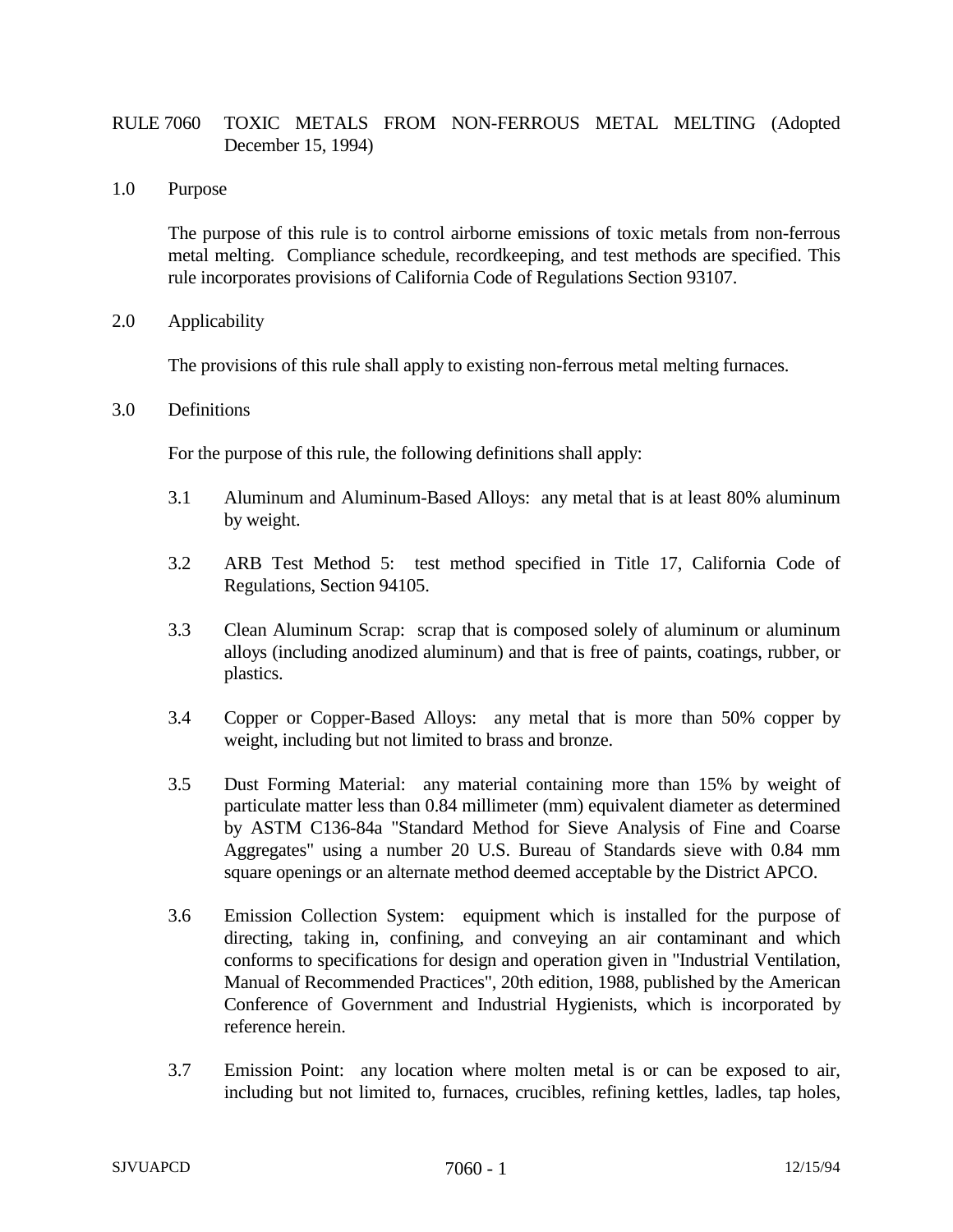pouring spouts, and slag channels. A mold or die in which metal is cooling is not considered an emission point.

- 3.8 Enclosed Storage Area: any space used to contain materials that has a wall or partition on at least three sides or three quarters of its circumference and that screens the material stored therein to prevent emissions of the material to the air.
- 3.9 Facility: any real or personal property being used for metal melting activities, which is located on one or more contiguous or adjacent parcels of property in actual contact or separated only by a public roadway or other public right-of-way, and owned or operated by the same person or persons, corporation, government agency, public district, public officer, association, joint venture, partnership, or any combination of such entities.
- 3.10 Fugitive Emission Control: any equipment, activity, or process carried out to reduce emissions resulting either from the storage or handling of dust forming materials or material collected by a particulate matter control system or the removal of particulate matter from metal melting or pouring that has escaped from a properly designed and operated emission collection system.
- 3.11 Good Operating Practices: specific activities necessary to maintain the original collection and control efficiencies of the air pollution control equipment as designed. These activities include but are not limited to verifying operating specifications such as cleaning cycles, air flow, and velocity; and inspecting equipment such as duct work, blowers, and components of the control equipment through a general maintenance and inspection program.
- 3.12 Hard Lead: any alloy containing at least 90% lead and more than 0.001% arsenic by weight or 0.001% cadmium by weight.
- 3.13 Molten Metal: metal or metal alloy in a liquid state, in which a cohesive mass of metal will flow under atmospheric pressure and take the shape of a container in which it is placed.
- 3.14 Metal Melting Furnace: any apparatus in which metal in a container is brought to a liquid state, including but not limited to reverberatory, cupola, induction, direct arc furnaces, sweat furnaces, and refining kettles. Metal melting furnaces does not include any apparatus in which the metal is heated but does not reach molten state such as a sintering furnace or an annealing furnace.
- 3.15 New Sand: any sand not exposed to the casting process.
- 3.16 Non-ferrous Metal: lead, copper, zinc, cadmium, arsenic, aluminum, and their alloys.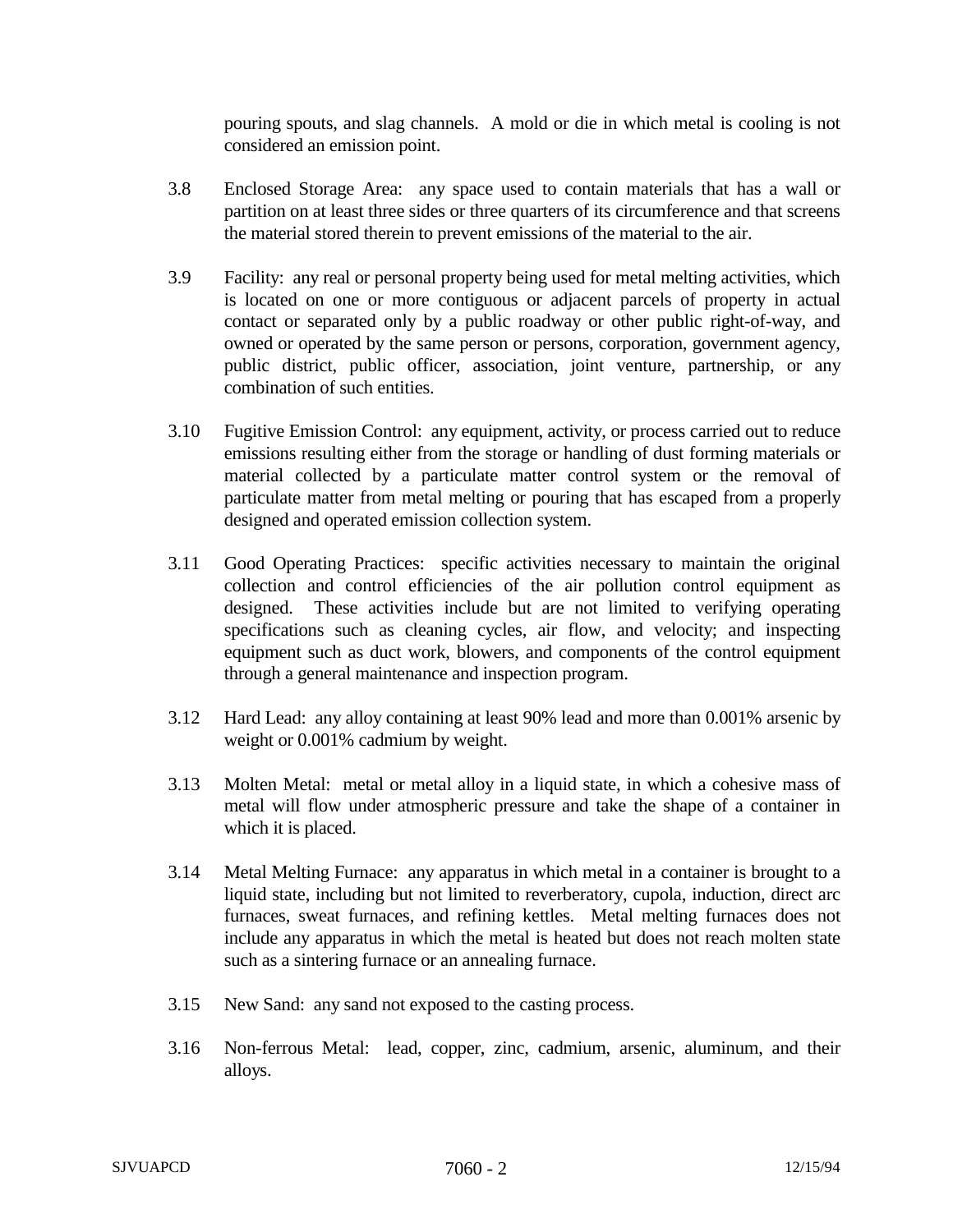- 3.17 Particulate Matter or PM: any solid material, except uncombined water, which exists in a finely divided form at standard conditions of temperature and pressure (293 K and 760 mm mercury).
- 3.18 Particulate Matter Control System: any device or series of devices designed and operated in a manner intended to remove fine particulate matter (<10mm) from an air or gas stream.
- 3.19 Person: shall have the same meaning as defined in Health and Safety Code Section 39047.
- 3.20 Process Emission Control: any equipment installed and operated to control emissions of toxic metals from any emission point as defined in subsection 3.7.
- 3.21 Pure Lead: any alloy that is at least 90% lead and contains no more than 0.001% cadmium by weight and 0.001% arsenic by weight.
- 3.22 Ringlemann Chart: the Ringlemann Chart published in the United States Review of Mine Information Circular No. 1C8333, (May 1967), as specified in Health and Safety Code section 41701(b).
- 3.23 Scrap: any metal or metal containing material that has been discarded or removed from the use for which it was produced or manufactured and which is intended for reprocessing. Scrap does not include sprues, gates, risers, foundry returns, and similar material intended for remelting that has been generated at the facility as a consequence of casting or forming processes but has not been coated or surfaced with any material containing cadmium, arsenic, or nickel.
- 3.24 Solder: any metal in which the sum of the lead and the tin is greater than 50% by weight and which is used for the purpose of joining two metals or of joining a metal to any other material.
- 3.25 Type Metal: any lead based alloy used for linotype machines.
- 4.0 Exemptions
	- 4.1 Small Quantity Exemptions

Facilities are exempt from subsections 5.1, 5.2, and 5.3 if they meet either of the following conditions:

- 4.1.1 melt a total of no more than one ton per year of all metals, or
- 4.1.2 melt no more than the listed quantities of any one of the specific metals listed in Table 1.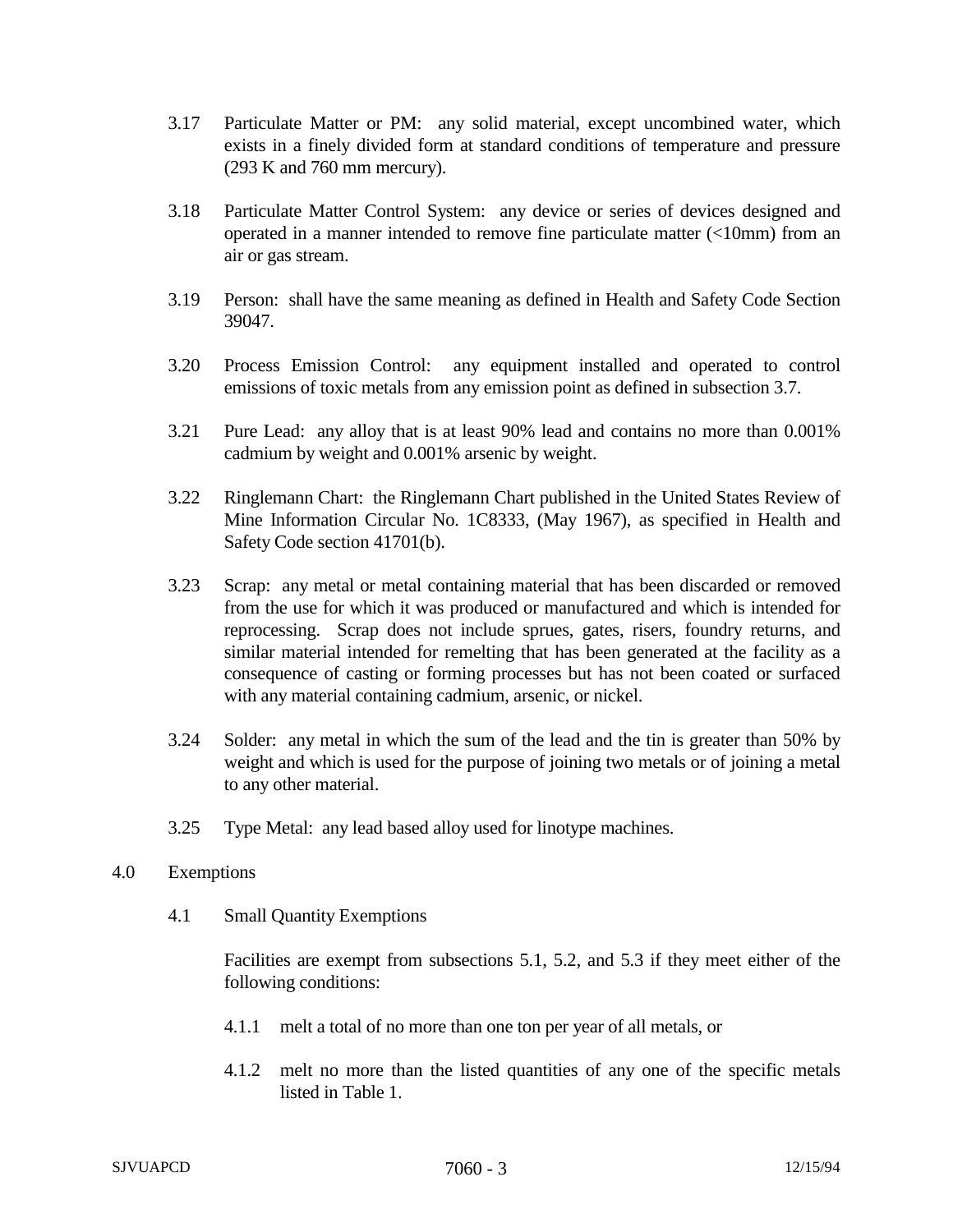| rabie i                                                                                               |                                           |  |  |  |  |  |  |
|-------------------------------------------------------------------------------------------------------|-------------------------------------------|--|--|--|--|--|--|
| Metal                                                                                                 | <b>Exemption Limit</b><br>(tons per year) |  |  |  |  |  |  |
| Pure Lead                                                                                             | 400                                       |  |  |  |  |  |  |
| Hard Lead                                                                                             | 200                                       |  |  |  |  |  |  |
| Aluminum Scrap                                                                                        | 125                                       |  |  |  |  |  |  |
| Aluminum Ingot containing more than 0.004% cadmium or 0.002%<br>arsenic                               | 125                                       |  |  |  |  |  |  |
| Solder                                                                                                | 100                                       |  |  |  |  |  |  |
| Zinc Scrap                                                                                            | 30                                        |  |  |  |  |  |  |
| Copper or copper based alloys (except scrap) containing more than 0.004%<br>cadmium or 0.002% arsenic | 30                                        |  |  |  |  |  |  |
| Type Metal (lead for linotype machines)                                                               | 25                                        |  |  |  |  |  |  |

 $T<sub>o</sub>$  $L<sub>1</sub> = 1$ 

# 4.1.2.1 For facilities melting more than one of the metals listed in Table 1, eligibility for exemption shall be determined using the following calculation:

For each metal listed in Table 1, divide the quantity melted by the specific exemption limit listed.

Sum the resulting fractions for all the metals.

If the sum does not exceed 1.0, the facility qualifies for the exemption under subsection 4.1.

4.2 Metal or Alloy Purity Exemption

Facilities or furnaces which do not melt scrap except clean aluminum scrap and which melt a metal or alloy (other than the metals listed in Table 1) which is shown by the facility operator to have a content of no more than 0.004% of cadmium and no more than 0.002% of arsenic are exempt from subsections 5.1, 5.2, & 5.3. A facility granted an exemption under subsection 4.1.2 may also be granted exemption for all metals that meet the purity limits in this subsection.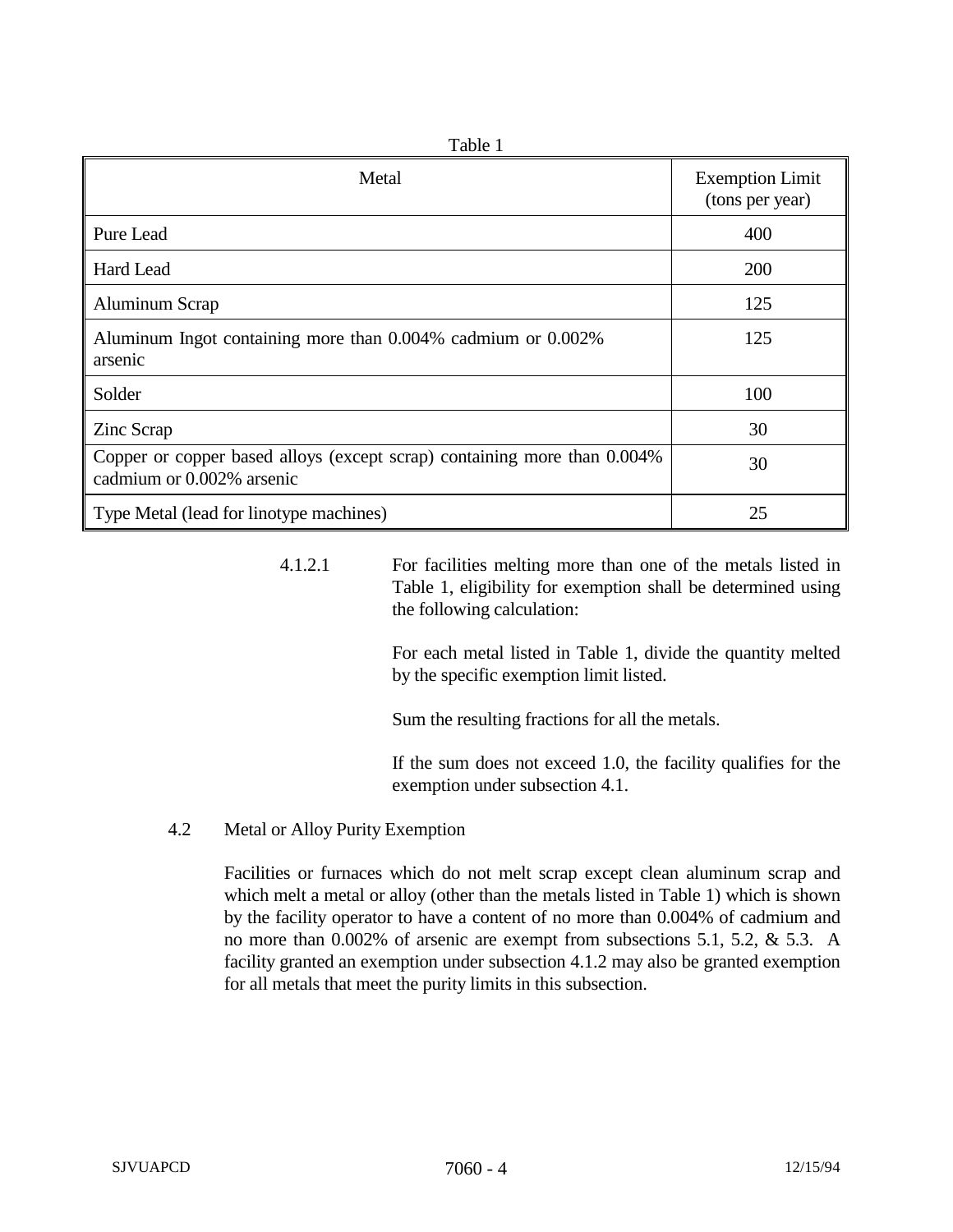4.3 Clean Aluminum Scrap Exemption

Furnaces used exclusively to process clean aluminum scrap or a mixture of clean aluminum scrap and aluminum ingot to produce extrusion billet are exempt from subsections 5.1 and 5.2.

4.4 Aluminum Furnace Exemption

The combustion chamber in a reverberatory furnace is exempt from the requirements of subsections 5.1 and 5.2 if the furnace meets both of the following conditions:

- 4.4.1 The furnace is used solely to produce aluminum and aluminum based alloys, and
- 4.4.2 The furnace is constructed with a charging well or similar device in which feed is added to molten metal in a separate chamber.
- 4.5 Aluminum Pouring Exemption

Ladles, launders or other equipment used to convey aluminum from a melting or holding furnace to casting equipment is exempt from the requirements of subsections 5.1 and 5.2.

5.0 Requirements

No person shall operate a non-ferrous metal melting furnace unless the facility is in compliance with all the requirements specified in subsections 5.1 through 5.3.

- 5.1 Emission Collection System
	- 5.1.1 All emission points shall be equipped with an emission collection system designed and operated according to criteria specified in subsection 3.6. The design criteria and operating parameters shall be specified as conditions of the authority to construct and the permit to operate granted by the APCO to the source for the equipment.
	- 5.1.2 Good operating practices shall be used by the facility, and demonstrated through a maintenance plan or procedures approved by the APCO, to maintain air movement and emission collection efficiency by the system consistent with the design criteria for the system. The maintenance plan shall specify at a minimum the following: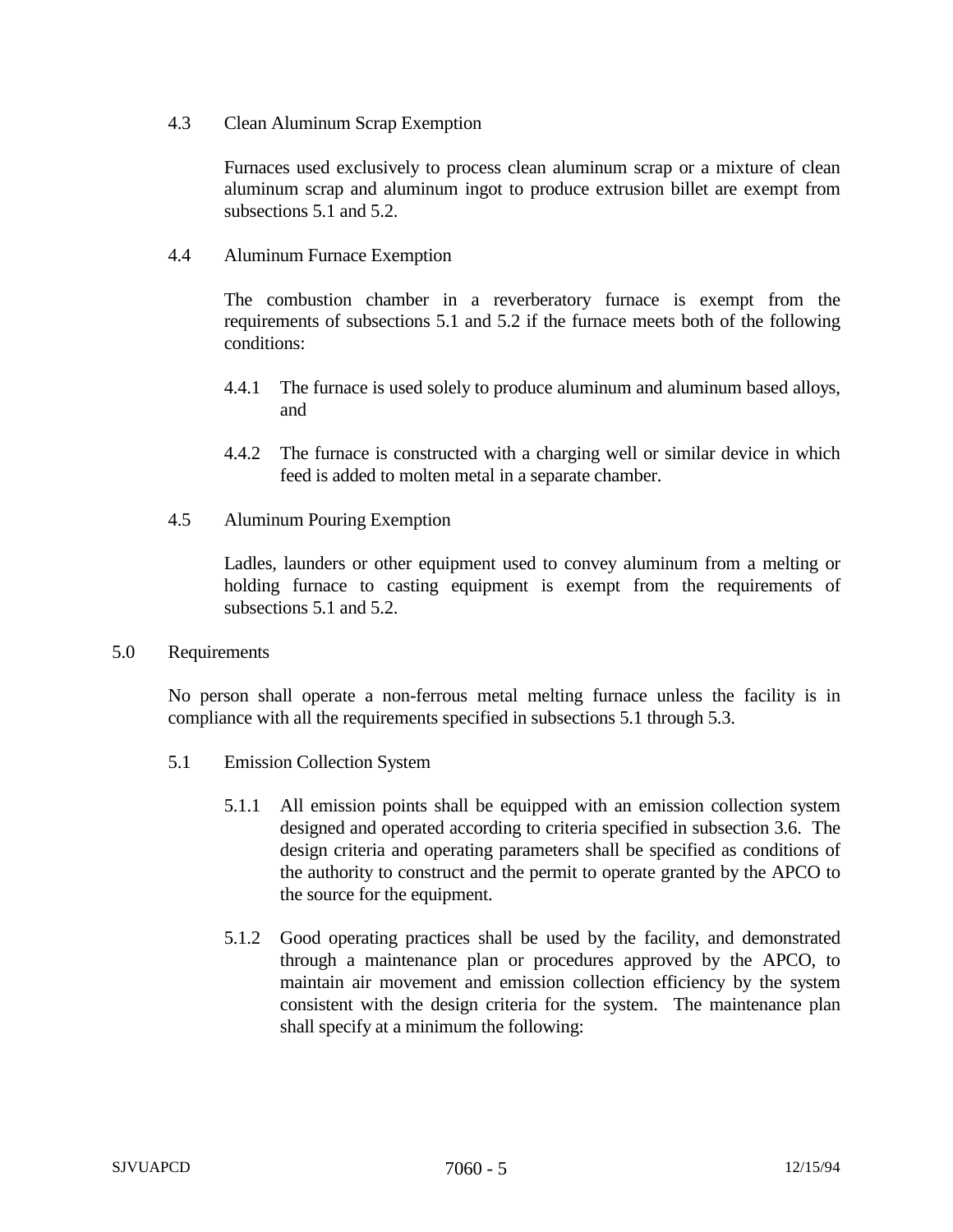- 5.1.2.1 Maximum allowable variation from designed values of operating parameters, such as air velocity in the hood and ducts and pressure drop across the control device.
- 5.1.2.2 Areas to be visually inspected, such as the clean side of the baghouse and ducts operating under positive pressure, and the required frequency of such inspections.
- 5.1.2.3 Methods of documenting compliance with these requirements such as a log of such inspections and records of observations and measurements.
- 5.2 Process Emission Control

The gas stream from the emission collection system required by subsection 5.1 shall be ducted to a particulate matter control device meeting the requirements of this Section.

- 5.2.1 The particulate matter control device shall reduce particulate matter emissions by 99% or more.
- 5.2.2 The temperature of the gas stream entering any particulate matter control device that is part of an emission collection system shall not exceed 360°F. A device to be used for making this measurement shall be maintained at the facility and shall be made available to a District representative upon his or her request.
- 5.2.3 The owner or operator of the facility shall demonstrate compliance with subsection 5.2.1, by conducting an initial source test to verify the 99% reduction in particulate matter as determined by means of an emissions test conducted in accordance with ARB Test Method 5. The APCO may require additional source testing to verify continued compliance or when the process is changed. Particulate matter reduction shall be calculated using the following equation:

(Mass in - Mass out) / Mass in  $x$  100 = particulate matter reduction

where:

| Mass in  | $=$      | Mass of particulate matter at the inlet to the<br>control device  |
|----------|----------|-------------------------------------------------------------------|
| Mass out | $\equiv$ | Mass of particulate matter at the outlet of the<br>control device |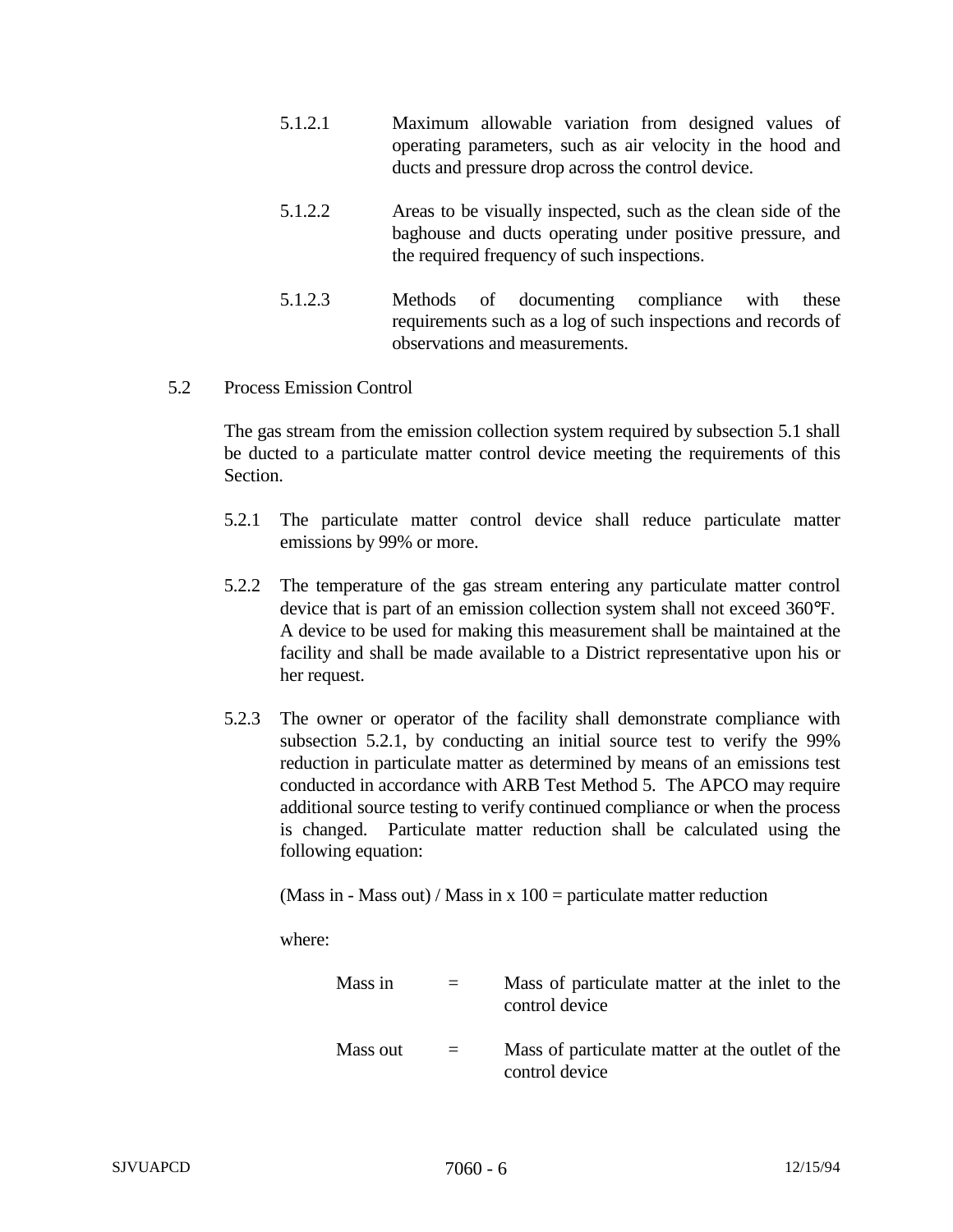| <b>Mass</b> | $=$ |  |                            |  | Sum of filter catch, probe catch, impinger |
|-------------|-----|--|----------------------------|--|--------------------------------------------|
|             |     |  | catch, and solvent extract |  |                                            |

5.2.4 Testing Access

The owner or operator of any facility subject to subsection 5.2 of this regulation shall provide access and sampling ports sufficient to perform testing in accordance with ARB Test Method 5. Ducts and stacks shall have sampling ports so placed as to satisfy minimum requirements for Method 5 testing with regard to flow disturbances, or acceptable alternative requirements as approved by the APCO.

- 5.3 Fugitive Emission Control
	- 5.3.1 No activity associated with metal melting at a facility including furnace operation, casting, emission control system operation, and the storage, handling, or transfer of any materials (except new sand) shall discharge into the air any air contaminant, other than uncombined water vapor, for a period aggregating more than three minutes in any one hour which is:
		- 5.3.1.1 Half as dark or darker in shade as that designated as Number 1 on the Ringlemann Chart, as published by the United States Bureau of Mines; or
		- 5.3.1.2 Of such opacity as to obscure an observer's view to a degree equal to or greater than smoke as described in subsection 5.3.1.1 or 10% opacity.
	- 5.3.2 Dust forming material including, but limited to, dross, ash, or feed material shall be stored in an enclosed storage area or stored in a manner which meets the requirements of subsection 5.3.1.
	- 5.3.3 Material collected by a particulate matter control system shall be discharged into closed containers or an enclosed system that is completely sealed to prevent any dust from getting out.
	- 5.3.4 Surfaces that are subject to vehicular or foot traffic shall be vacuumed, wet mopped, or otherwise maintained in accordance with a District approved maintenance plan. The plan shall specify, at a minimum: the areas to be cleaned, the method to be used, the required frequency of the cleaning activities, and a method of documenting the completion of the required activities. The plan shall be designed and carried out in a way which will meet the requirements of subsection 5.3.1.
- 6.0 Administrative Requirements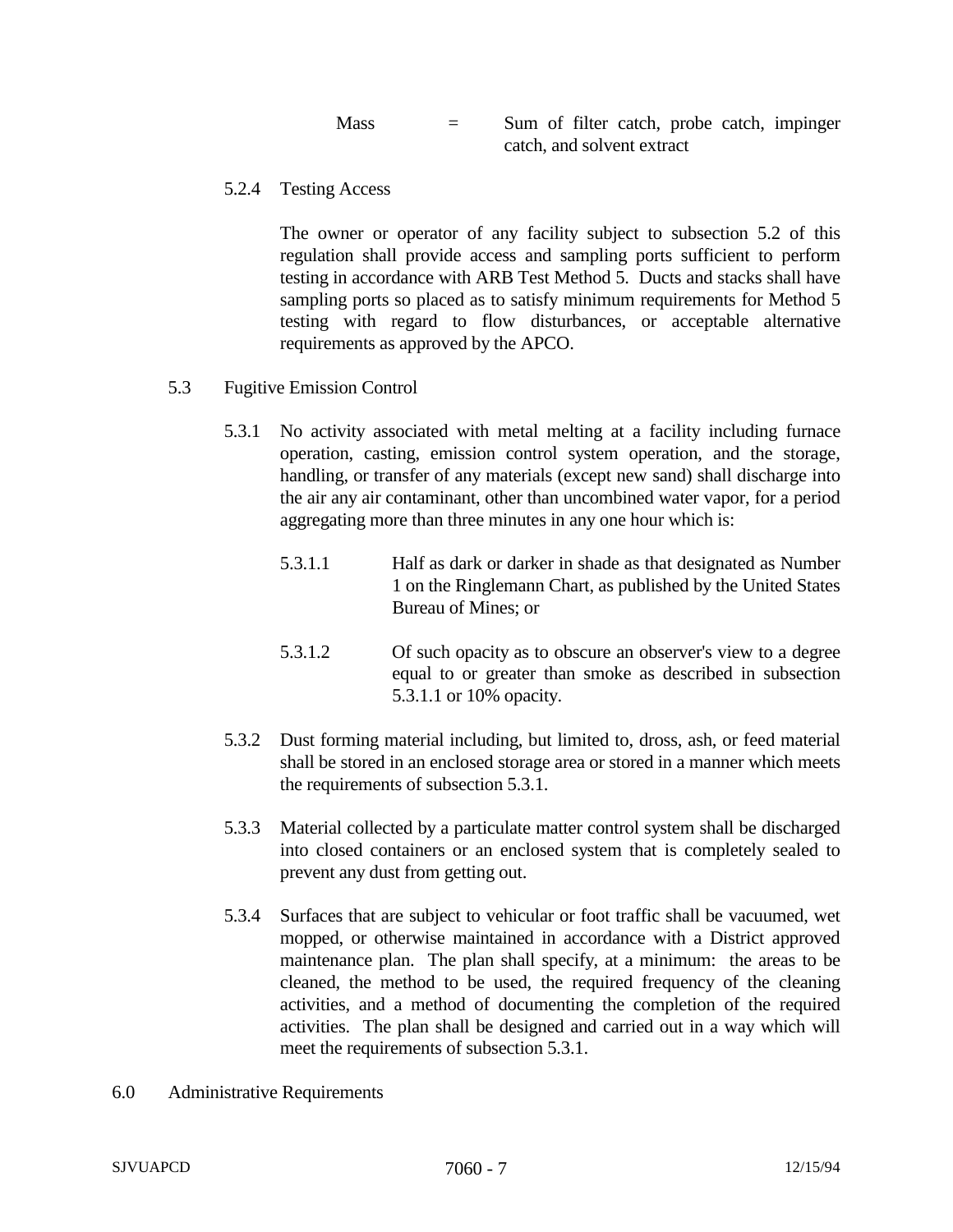## 6.1 Recordkeeping

- 6.1.1 Facilities subject to subsection 5.0 shall maintain on site for a period of two years, and make available to a District representative upon request, a record of:
	- 6.1.1.1 The results of any source testing required by the APCO to demonstrate that the particulate matter control device(s) are operating as required by subsection 5.2.1.
- 6.1.2 Facilities seeking exemption under subsections 4.1 or 4.2 or 4.3 shall maintain, for two years, a record of the amount and type of metal processed in those furnaces, including results of analyses, as required to support exemption under subsection 4.2. These records shall be made available to the APCO upon request.
- 6.2 Applicable Material Testing Methods

One of the following methods or an alternate method deemed acceptable by the APCO and by the Executive Officer of the Air Resources Board shall be used.

Sampling for these methods shall comply with ASTM E 88-58 (1986), "Standard Practice for Sampling Nonferrous Metals and Alloys in Cast Form for Determination of Chemical Composition."

- 6.2.1 To determine the composition of alloys defined in section 3.1 and to determine the cadmium content of aluminum alloys, to evaluate eligibility for exemption under subsection 4.2, one of the following shall be used:
	- 6.2.1.1 ASTM E 227-67 (1982), "Standard Method for Optical Emission Spectrometric Analysis of Aluminum and Aluminum Alloys by the Point-to-Plane Technique";
	- 6.2.1.2 ASTM E 607-90, "Standard Test Method for Optical Emission Spectrometric Analysis of Aluminum and Aluminum Alloys by the Point-to-Plane Technique, Nitrogen Atmosphere"; or
	- 6.2.1.3 ASTM E 1251-88, "Standard Test Method for Optical Emission Spectrometric Analysis of Aluminum and Aluminum Alloys by the Argon Atmosphere, Point-to-Plane, Unipolar Self-Initiating Capacitor Discharge."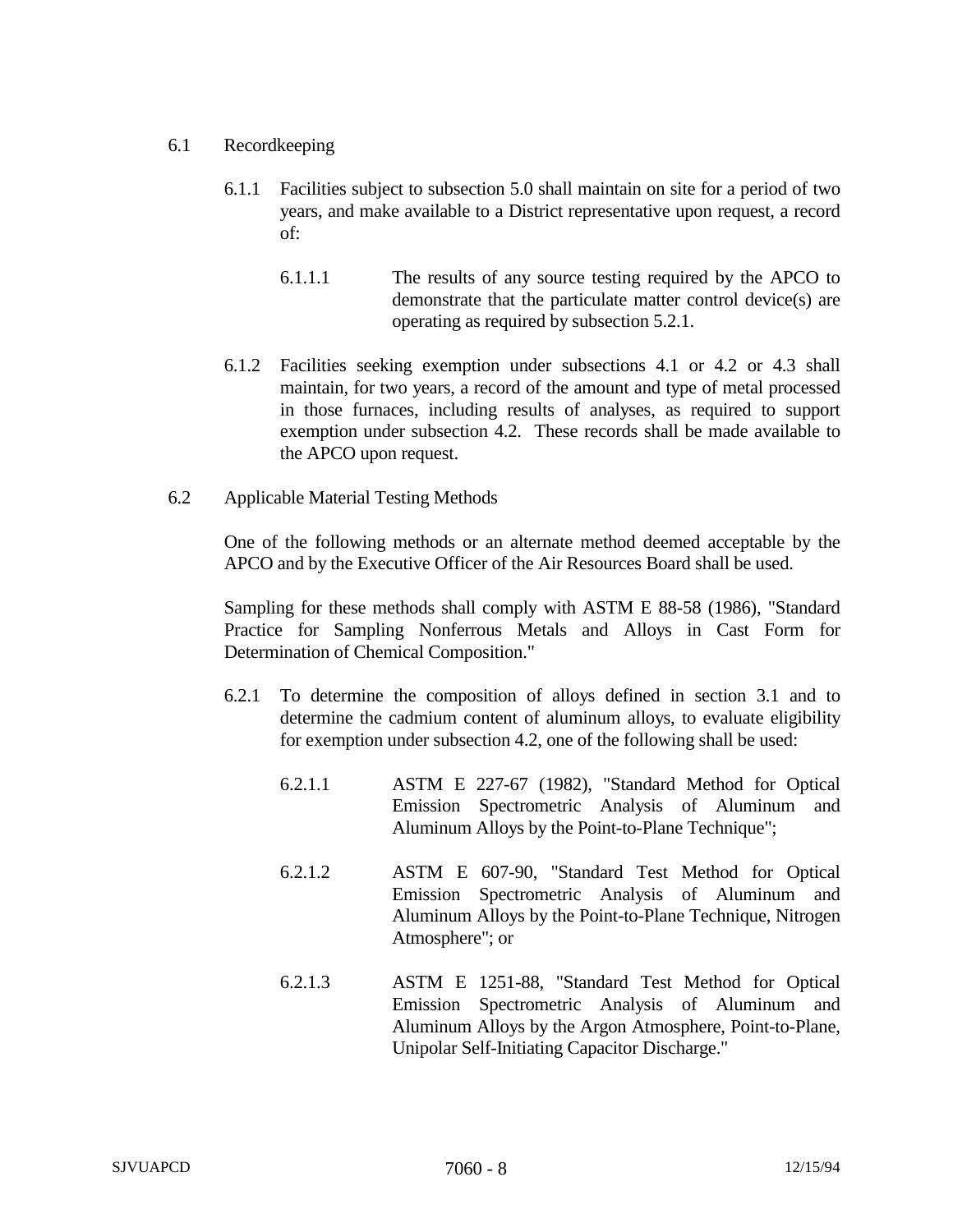- 6.2.2 To determine alloy composition as defined in subsections 3.12 and 3.21, ASTM E 117-64 (1985), "Standard Method for Spectrographic Analysis of Pig Lead by the Point-to-Plane Technique" shall be used.
- 6.2.3 To determine alloy composition as defined in section 3.24, ASTM E 46-87, "Test Method for Chemical Analysis of Lead and Tin Base Solder" shall be used.
- 6.2.4 To determine cadmium concentration in zinc and zinc alloys to evaluate eligibility for exemption under section 4.2, ASTM E 536-84 (1988), "Standard Test Method for Chemical Analysis of Zinc and Zinc Alloys" shall be used.
- 6.2.5 To determine cadmium concentration in copper and copper based alloys to evaluate eligibility for exemption under section 4.2, ASTM E 53-86a, "Standard Test Methods for Chemical Analysis of Copper" shall be used.
- 6.2.6 To determine arsenic concentration in copper or copper based alloys to evaluate eligibility for exemption under section 4.2, ASTM E 62-89, "Standard Test Method for Chemical Analysis of Copper and Copper Alloys" shall be used.
- 6.2.7 To determine arsenic content in aluminum or zinc (or any other alloy in which determination of arsenic by spectrochemical methods is compromised by interference) to evaluate eligibility for exemption under section 4.2, EPA Method 7061 (Revision 1, December, 1987), "Arsenic (Atomic Absorption, Gaseous Hydride)", published in U.S. EPA Test Methods for Evaluating Solid Waste Physical and Chemical Methods. First Update (3rd Edition), January, 1988; EPA/530/SW-846.3-1; PB 89-14876, shall be used in the following manner.
	- 6.2.7.1 For aluminum alloys, sample digestion shall employ the hydroxide digestion technique given in Attachment 1 to this control measure.
- 7.0 Compliance Schedule
	- 7.1 Application for Exemption from Control Requirements

Facilities seeking exemption under subsections 4.1 or 4.2 or 4.3 shall apply and submit evidence of eligibility for exemption to the APCO no later than six months after December 15, 1994.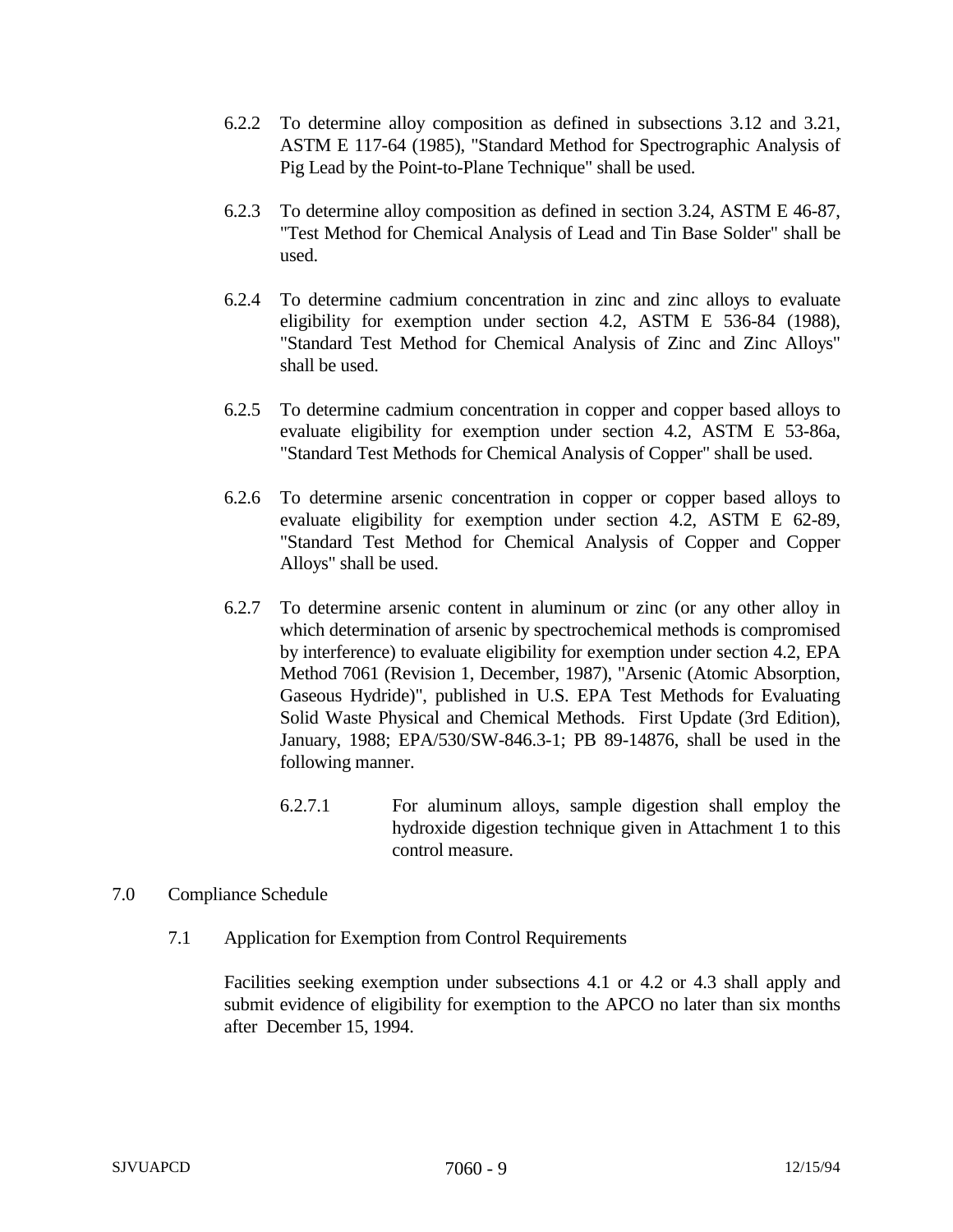## 7.2 Emission Control Requirements

Facilities subject to this section shall apply to the District for an authority to construct the emission collection system and the air pollution control equipment necessary to comply with section 5.0 no later than December 15, 1995. These facilities shall be in compliance no later than December 15, 1996.

### 8.0 Alternative Compliance Option

The APCO may approve an alternative approach to compliance, proposed by the facility operator, if the facility operator demonstrates to the satisfaction of the APCO that the alternative is enforceable, achieves the same or better reductions in emissions and risk, and achieves these reductions within the same time period as required by this airborne toxic control measure. The alternative approach shall also be consistent with the Federal Clean Air Act. The APCO shall revoke this approval if the facility operator fails to adequately implement the alternative approach or the alternative approach does not reduce emissions as required. The APCO shall notify the state board whenever it proposes to approve an alternative approach for compliance with this airborne toxic control measure.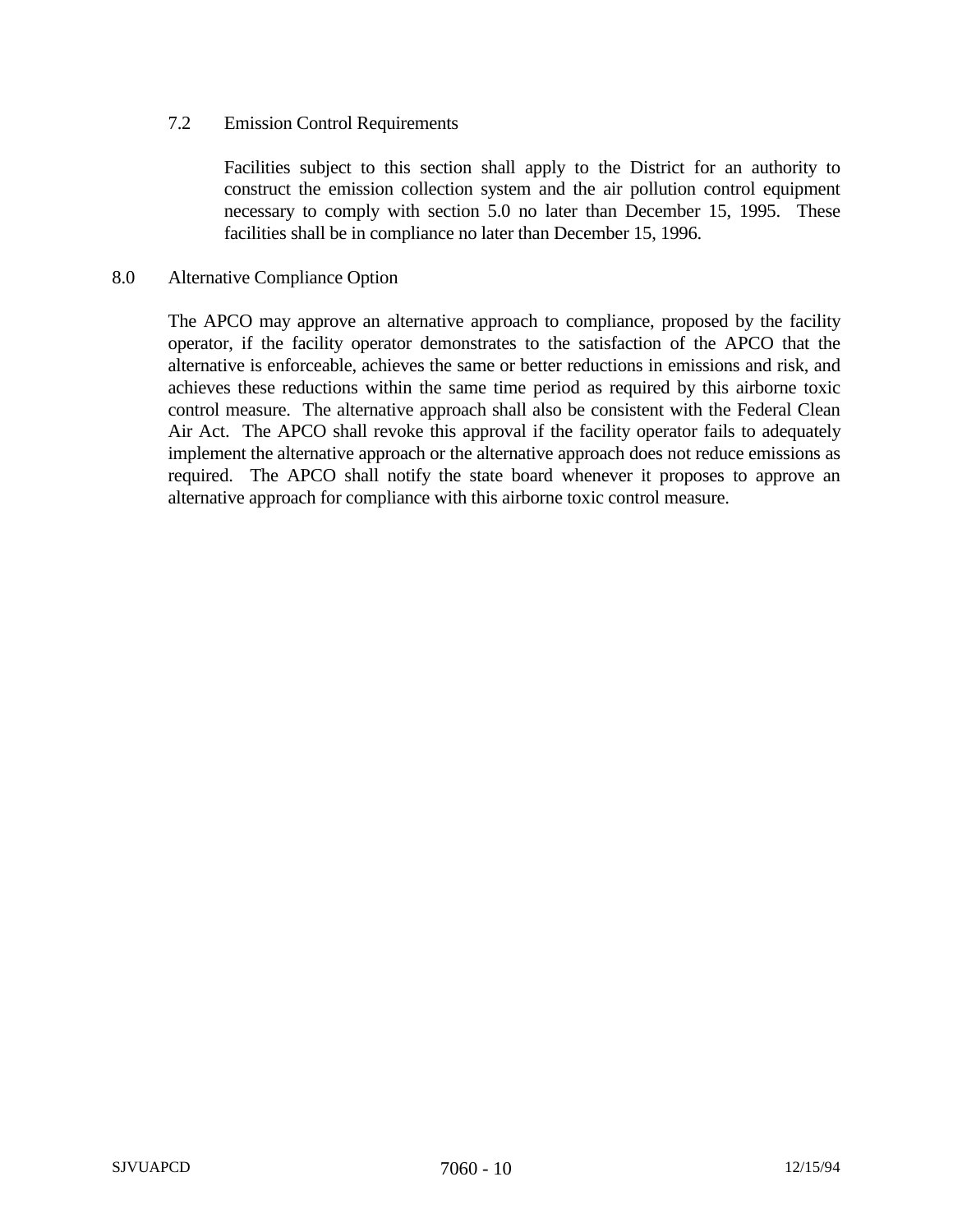# Attachment 1 Digestion of Metal Aluminum Sample for Determining As

#### 1. Introduction

Metal Aluminum cannot react with nitric acid or concentrated sulfuric acid. It can dissolve in dilute sulfuric acid or hydrochloric acid. Active hydrogen, generated during the acid digestion process, will reduce arsenic to  $\text{AsH}_3$ , which will escape from solution, resulting in a low or negative arsenic value. The proposed method sets up a protocol to dissolve metal alumina without loss of arsenic.

### 2. Reagent

3M NaOH,  $10\%$  HgSO<sub>4</sub> Solution,  $30\%$  H<sub>2</sub>O<sub>2</sub> 1:1 H<sub>2</sub>SO<sub>4</sub>, Concentrated HNO<sub>3</sub>, Tiling Copper

## 3. Procedure

- 3.1 Dissolve
	- 3.1.1 Dissolve using NaOH (Method 1)

Weigh 0.5g of metal Aluminum sample to a 125 ml Erlenmeyer flask, add 15 ml of 3M NaOH solution, allow to react and dissolve about 20 min. Again add 10 ml of 3M NaOH, continue reaction until no gas bubbles are present and the sample is dissolved completely.

3.1.2 Dissolve using  $HgSO<sub>4</sub>$  (Method 2)

Weigh 0.5g of metal Aluminum sample to a 125 ml Erlenmeyer flask, add 10 ml of 10% HgSO<sub>4</sub> solution and 5 ml of 30% H<sub>2</sub>O<sub>2</sub>. After 20 min, add appropriate amount of HgSO4. Allow reaction to continue until no gas bubbles are present. Add metal copper strips (large surface area) into the sample solution. After 10 min, withdraw the copper strips and add new copper strips. Repeat until the surface of the copper strips in sample solution do not change to silver color. Withdraw all copper strips from sample solution.

#### 3.2 Digestion

Add 3 ml of concentrated HNO<sub>3</sub>, 5 ml of 1:1  $H_2SO_4$  into the sample solution obtained from 3.1.1 or 3.1.2. Heat slowly and evaporate the sample solution until  $SO<sub>3</sub>$  fumes are present for 5 min. Cool and dilute the sample to 50.0 ml.

Determine As by Atomic Absorption Method.